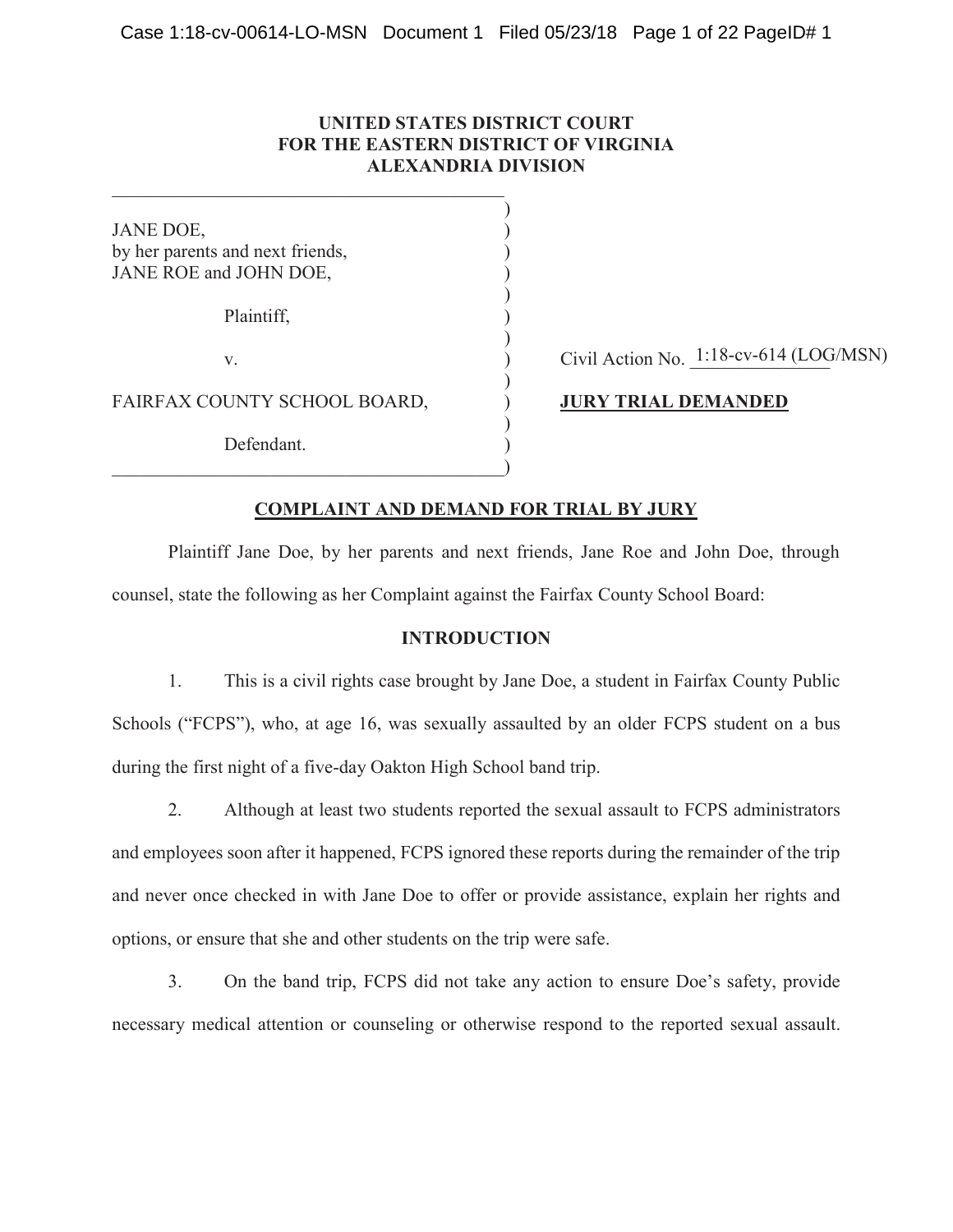#### Case 1:18-cv-00614-LO-MSN Document 1 Filed 05/23/18 Page 2 of 22 PageID# 2

FCPS waited until the students returned to Oakton High School to speak with Doe, and the actions it eventually took further traumatized Jane Doe.

4. After Jane Doe confirmed that she had been sexually assaulted on the band trip, FCPS employees told her she might be disciplined for what had occurred, interrogated her with victim-blaming questions, and discouraged her from reporting the sexual assault to the police—all without informing her parents. Indeed, school officials never informed Jane Doe's parents that she had reported being sexually assaulted, instead leading them to believe that their daughter might be punished for engaging in consensual sexual activity during the band trip.

5. School officials conducted a hasty, slipshod investigation of the incident and did not inform Jane Doe or her parents of the result. Though FCPS ultimately did not discipline Jane Doe, it became obvious that school officials did not impose any meaningful consequences on her assailant, as he continued to attend band class as if nothing had happened and was given an award by the school a few short months after assaulting Doe.

6. FCPS also failed to offer or provide Jane Doe with the support she needed to feel safe at school, where she continued to attend band class in close proximity to her assailant.

7. As a result of FCPS's failure to take meaningful and appropriate action to address her sexual assault, Jane Doe struggled academically, emotionally, and physically for the remainder of the school year. She continues to struggle with the aftermath of the sexual assault and the school's failure to take appropriate action to help her.

8. FCPS's failure to respond promptly and adequately to reports that Jane Doe was sexually assaulted by another FCPS student constitutes sex discrimination, in violation of Title IX of the Education Amendments of 1972 ("Title IX").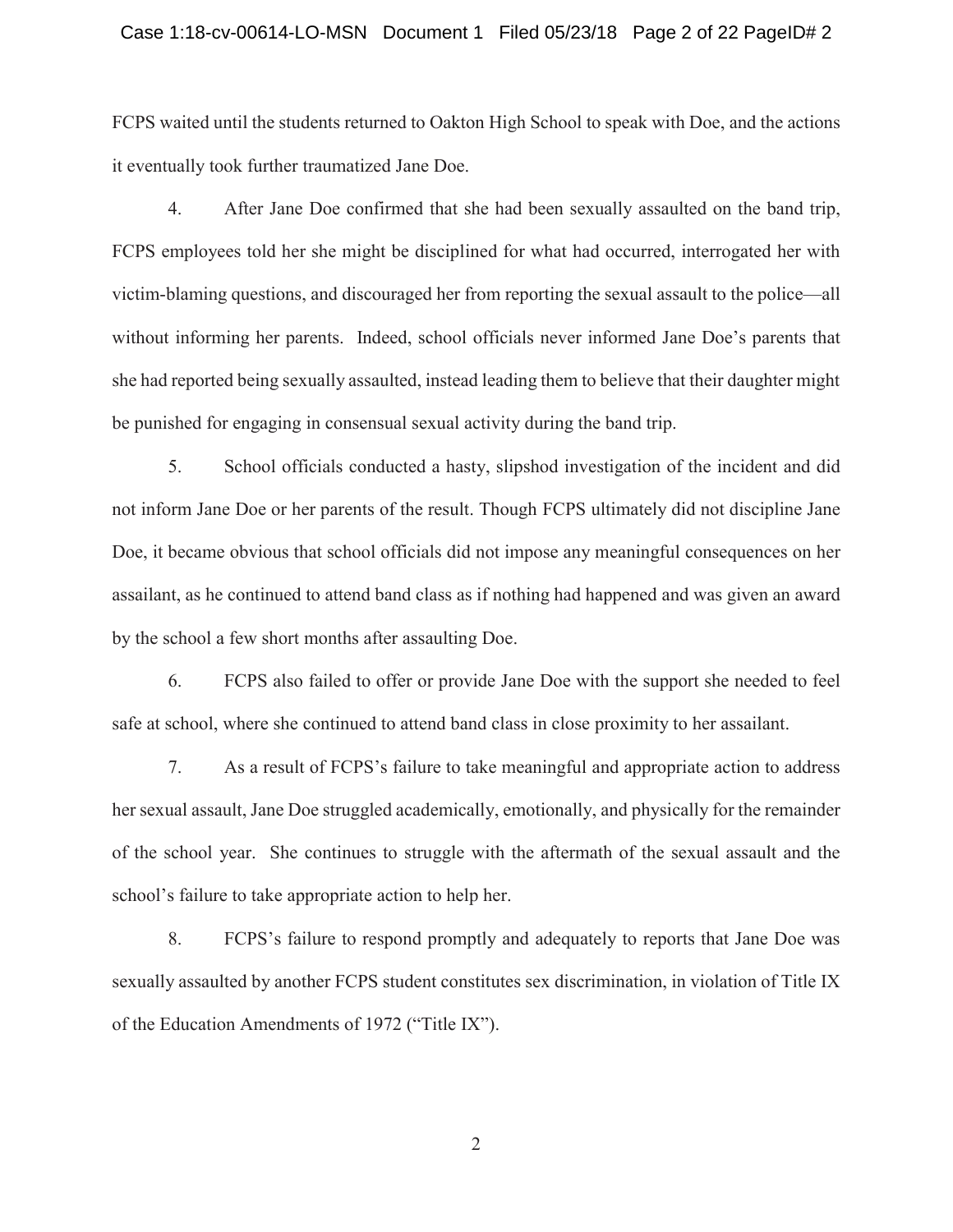#### Case 1:18-cv-00614-LO-MSN Document 1 Filed 05/23/18 Page 3 of 22 PageID# 3

9. FCPS's discrimination against Jane Doe is part of its history of ignoring or minimizing student-on-student sexual harassment. In November, 2014, FCPS entered into a Resolution Agreement with the U.S. Department of Education's Office for Civil Rights ("OCR") to resolve a student's sexual harassment complaint under Title IX. Pursuant to the Resolution Agreement, FCPS agreed to make a series of significant changes to its policies, procedures, and practices to comply with Title IX. Despite this commitment, and despite facing more OCR investigations of Title IX sexual harassment complaints since 2014, FCPS breached the Resolution Agreement and continues to violate Title IX.

10. As the tenth largest school division in the country, FCPS's deliberate indifference to student-on-student sexual harassment is subjecting a large population of students, including Jane Doe, to a hostile educational environment based on sex.

11. As the entity that manages and operates FCPS, Defendant Fairfax County School Board is responsible for FCPS's Title IX violations.

#### **JURSIDICTION AND VENUE**

12. This Court has jurisdiction over Plaintiff's claims pursuant to 28 U.S.C. § 1331 because the matters in controversy arise under the laws of the United States. Specifically, Plaintiff asserts a claim under Title IX of the Education Amendments of 1972, 20 U.S.C § 1681, *et seq*.

13. Venue is proper in this Court pursuant to 28 U.S.C. § 1391(b) because Defendant Fairfax County School Board resides within this Court's judicial district and a substantial part of the events or omissions giving rise to the claims occurred within this district.

#### **PARTIES**

14. Plaintiff Jane Doe ("Doe") is a 17-year-old female who resides with her parents in Fairfax County, Virginia. Jane Doe attends Oakton High School, part of Fairfax County Public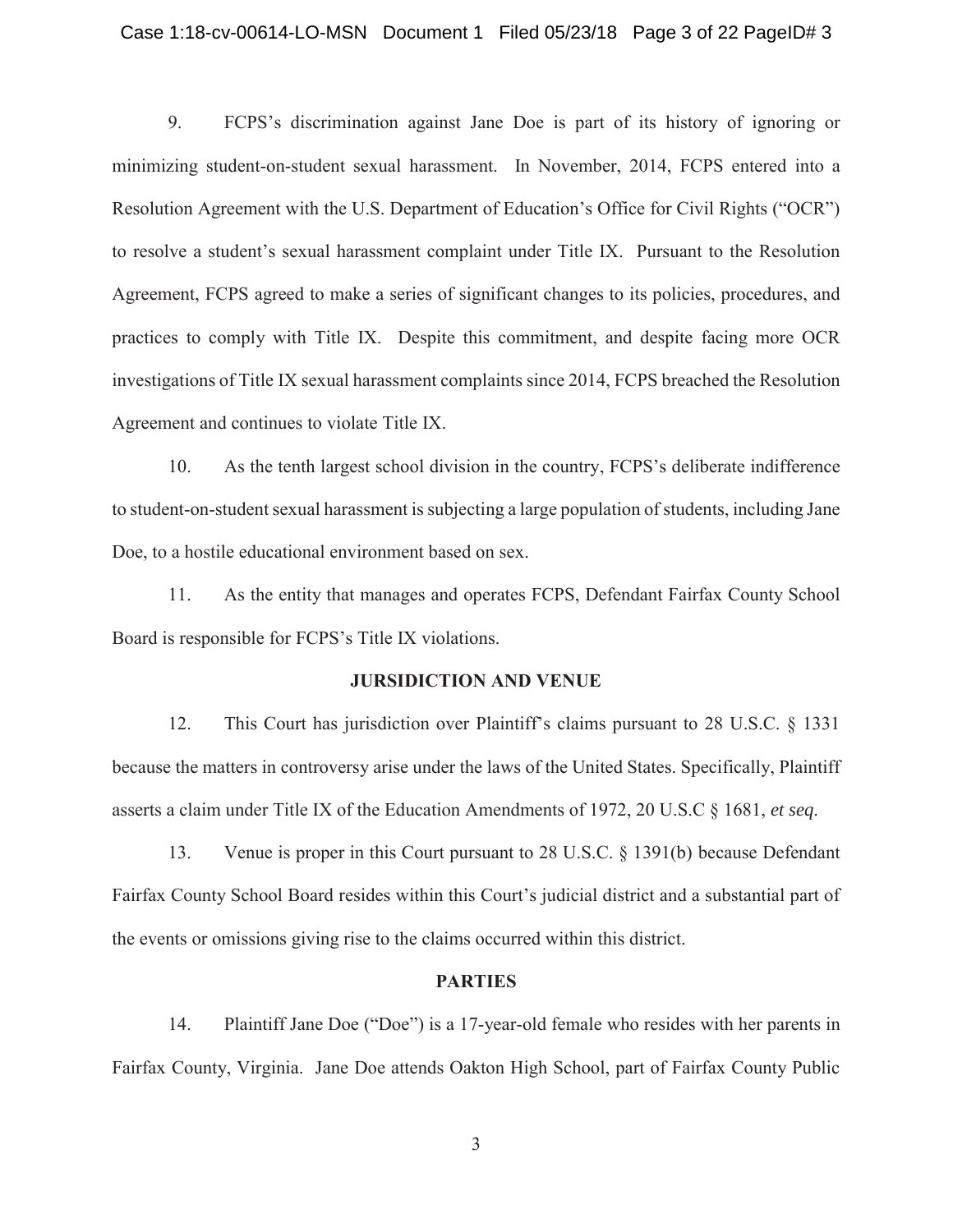Schools. Jane Doe is suing Defendant through her next friends and parents, Jane Roe and John Doe.

15. Defendant Fairfax County School Board ("FCSB") is a public school board that is responsible for overseeing the operation and management of the public education system of Fairfax County Public Schools ("FCPS").

16. Defendant FCSB is the body corporate for FCPS and is vested with all the powers and charged with all the duties, obligations, and responsibilities imposed upon FCPS.

17. Defendant FCSB is the public body "that governs [the] school division" of FCPS, within the meaning of Va. Code Ann. § 22.1-1, VA. Const., Art. VIII, § 7 ("The supervision of schools in each school division shall be vested in a school board"), Va. Code Ann. § 22.1-28 ("supervision of schools in each school division shall be vested in a school board"), and Va. Code Ann. § 22.1-71 (stating that the "school board" is the "body corporate" with the power to "sue" and "be sued").

18. As the corporate body for FCPS, Defendant FCSB is a recipient of federal financial assistance within the meaning of 20 U.S.C. § 1681(a).

#### **APPLICABLE LAW AND POLICY**

19. Title IX of the Education Amendments of 1972 ("Title IX"), 20 U.S.C. § 1681(a), states that:

No person in the United States shall, on the basis of sex, be excluded from participation in, be denied the benefits of, or be subjected to discrimination under any education program or activity receiving Federal financial assistance . . . .

20. Title IX is implemented through the Code of Federal Regulations. See 34 C.F.R. Part 106. 34 C.F.R. § 106.8(b) provides: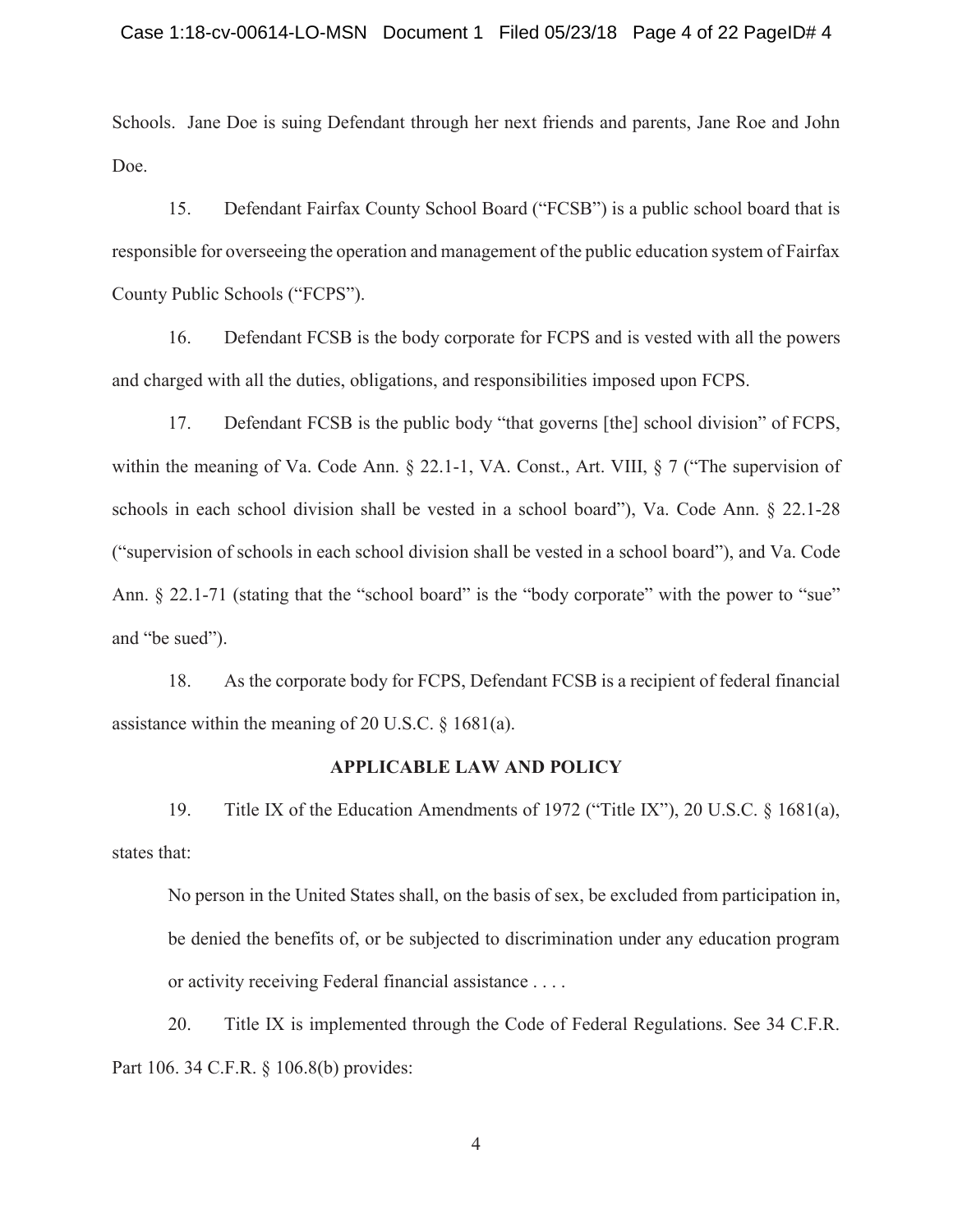. . . A recipient shall adopt and publish grievance procedures providing for prompt and equitable resolution of student and employee complaints alleging any action which would be prohibited by this part.

21. In *Davis v. Monroe County Board of Education*, 526 U.S. 629 (1999), the Supreme Court held that a recipient of federal funds violates Title IX and is subject to a private damages action, where the funding recipient is "deliberately indifferent" to known acts of student-onstudent sexual harassment.

22. The Court in *Davis* held that a plaintiff in a student-on-student harassment case may prevail in a Title IX damages action against a school district where: a) the school district is deliberately indifferent to known sexual harassment; b) the harassment is so severe, pervasive, and objectively offensive that it can be said to deprive the victim of access to educational opportunities or benefits provided by the school; and c) the school exercised substantial control over the harasser and the context in which the harassment occurred. *Davis*, 526 U.S. at 645-46, 650.

### **FACTUAL ASSERTIONS**

23. Jane Doe currently is a senior honors student at Oakton High School, set to graduate in June, 2018. She is an active member of Oakton's band.

#### *Jane Doe's Sexual Assault*

24. In March, 2017, Oakton participated in a band exhibition in Indianapolis, Indiana. The trip was set for five days and required travel and overnight stays.

25. On or about March 8, 2017, during the first night of the trip, a male senior Oakton student (hereinafter referred to as "Assailant") sat next to Doe on the bus trip to Indianapolis. Assailant said he was cold, so Doe grabbed a blanket and he covered them with it.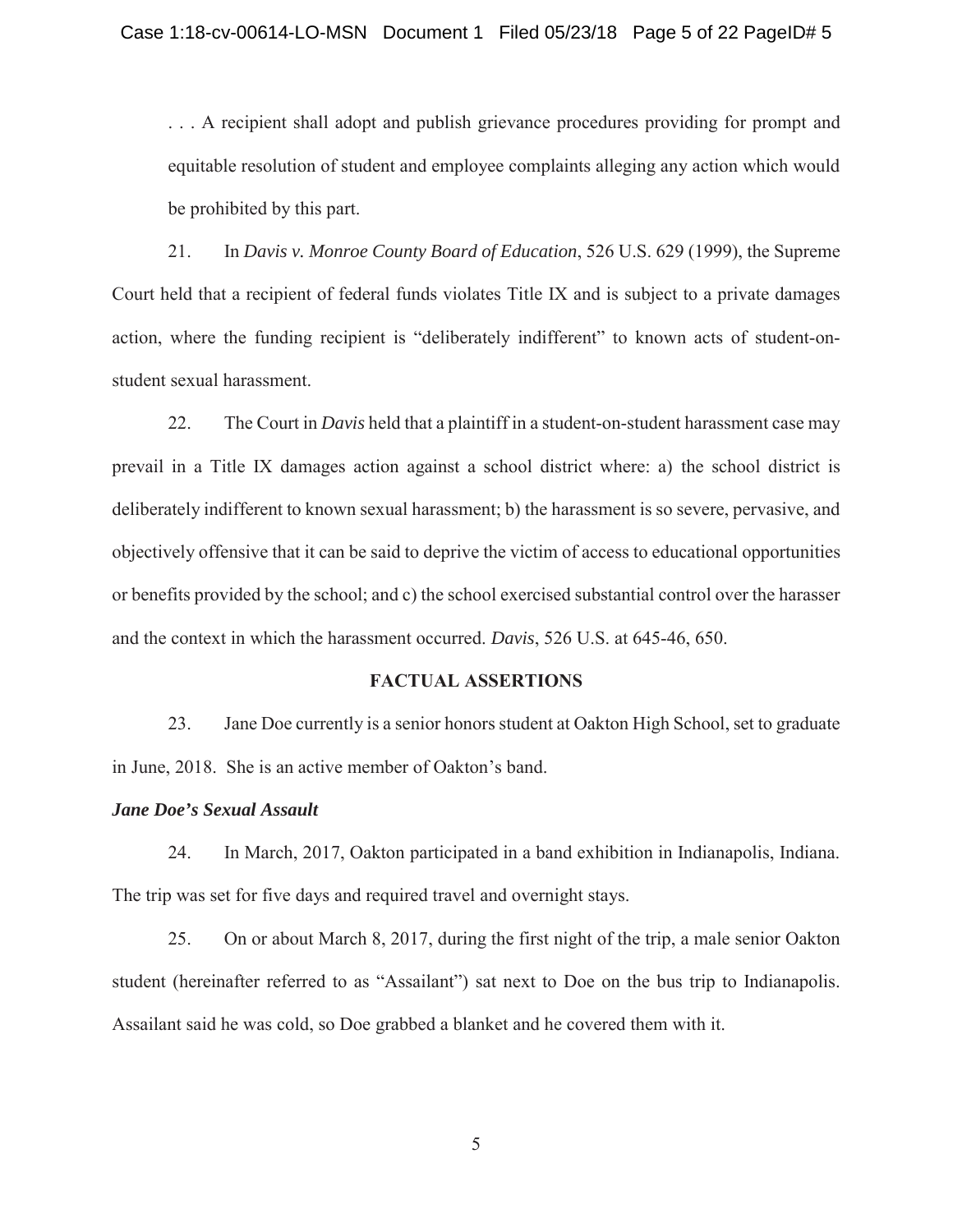#### Case 1:18-cv-00614-LO-MSN Document 1 Filed 05/23/18 Page 6 of 22 PageID# 6

26. When it was dark on the bus, Assailant started to touch Doe without her consent, moving his hand up her leg toward her crotch. Doe tried to block his hand with her arms to get him to stop, but he pressed on, getting more aggressive. He grabbed Doe's hand, pulled down his pants, and put her hand on his penis. When she pulled her hand away, he pulled it back to his penis. Assailant held her hand on his genitals, forcing her to rub his penis. He also forced his hand down Doe's pants, penetrated her with his fingers, and grabbed her breasts.

27. Doe was shocked, scared, and humiliated by what Assailant was doing to her. Frozen with fear, Doe suffered in silence.

28. While the sexual assault was happening, chaperones and an FCPS teacher were on the bus. Assailant's mother was a chaperone on the trip.

29. After the assault, Doe was traumatized and sick for the remainder of the trip. She had difficulty sleeping and eating, and was unable to keep any food down. Unsure where to turn, Doe told friends she trusted (Students A, B, C, and D) that Assailant forced her to engage in sexual activity and did things to her that she did not want him to do. Doe asked her friends not to tell anyone about the assault. Doe avoided Assailant as much as she could, staying close to the students to whom she reported the sexual assault.

### *FCPS's Failure to Take Prompt and Appropriate Action on Reports of the Sexual Assault*

30. Upon information and belief, at least two of the students Doe told about the incident recognized the seriousness of what had happened to Doe and promptly told FCPS's administrators or employees.

31. For example, on or about March 9, 2017, Doe told Student A what Assailant had done to her on the bus the night before. Upon information and belief, Student A saw how upset Doe was and promptly reported it to Assistant Principal Michelle Taylor.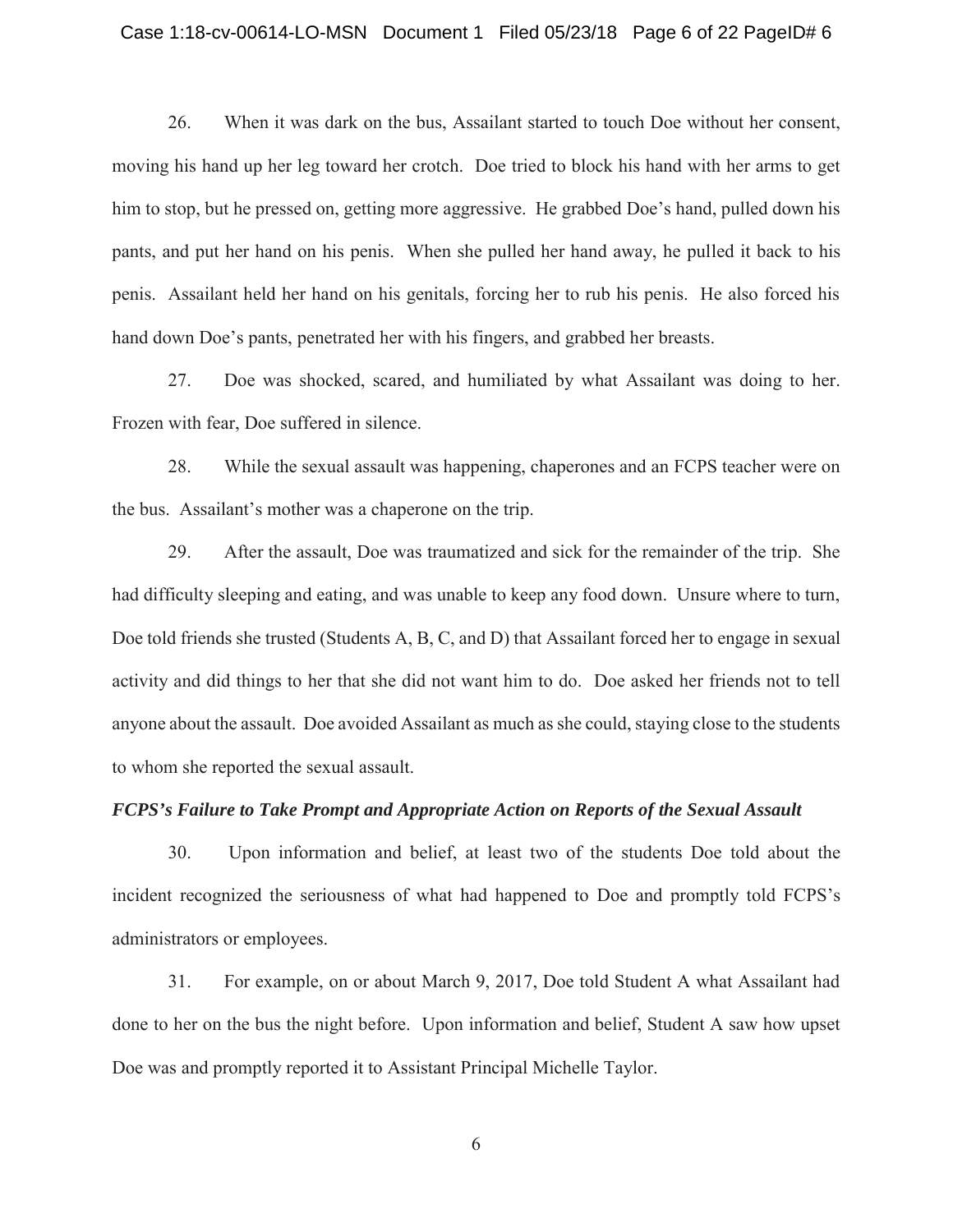#### Case 1:18-cv-00614-LO-MSN Document 1 Filed 05/23/18 Page 7 of 22 PageID# 7

32. Taylor was an administrator on the trip and the Supervisor for Oakton's Fine Performing Arts program. Taylor was also the supervisor of Dr. Jamie VanValkenburg, Director of Bands, and was one of the administrators responsible for discipline and student affairs on band trips. Before the band trip, Taylor spoke to the students about Oakton and FCPS's code of conduct and the consequences of engaging in misconduct on overnight school trips.

33. Upon information and belief, after hearing Student A's report of Doe's sexual assault, Taylor told Student A that she would inform VanValkenburg of the incident and take the necessary next steps to address it.

34. Neither Taylor, VanValkenburg, nor any other employee of FCPS took steps to address the reported assault with Doe during the remainder of the trip.

35. Upon information and belief, neither Taylor, VanValkenburg, nor any other administrator interviewed or followed up with Student A after she reported Assailant's sexual assault of Doe.

36. Doe also told Student B, who was not on the trip, about what Assailant did to her on the bus and asked Student B not to tell anyone. Student B appreciated the seriousness of the situation and felt it was important to report the assault to a school official.

37. Upon information and belief, Student B reported the incident to Student B's math teacher, Laura Kelly, on the morning of March 10. Kelly told Student B that she needed to report it to the school, and she did so that day.

38. Doe also told Student C about the incident while on the trip.

39. Upon information and belief, Student C told a parent of the assault on Doe when Student C returned home from the trip. Student C's parent called VanValkenburg that evening to inform him that Student C had reported that Doe had been sexually assaulted on the band trip.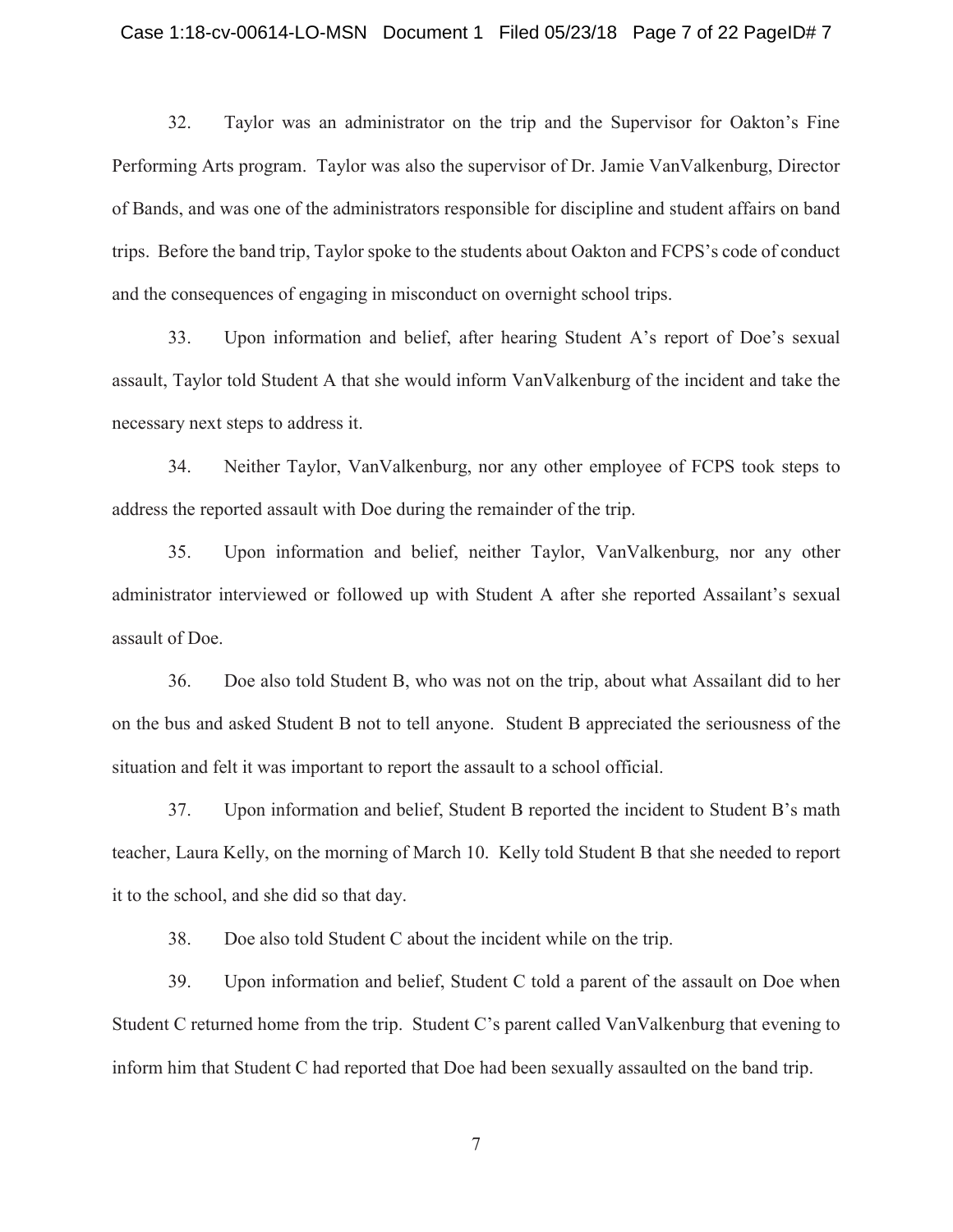#### Case 1:18-cv-00614-LO-MSN Document 1 Filed 05/23/18 Page 8 of 22 PageID# 8

40. Despite these reports, no FCPS administrator or employee contacted Doe during the trip or on the evening the band returned home to ask about the sexual assault or to make sure she was okay. Nor did any FCPS administrator or employee contact Doe's parents to inform them of these reports.

41. Although administrators knew about the assault as early as Thursday, March 9, they said nothing to Doe or Assailant during the trip.

42. Oakton had an important music exhibition on March 10 in which Assailant played a significant role.

43. After more than two days of feeling emotionally and physically ill from the trauma she had experienced, on March 11, Doe told VanValkenburg that she was not feeling well, could not eat, and was throwing up. VanValkenburg dismissed her and offered no aid or remedy.

44. Oakton designates an individual to serve as a caregiver for students who feel sick on overnight trips. No administrator, employee, or chaperone referred Doe to the caregiver or directed the caregiver to contact Doe.

#### *FCPS's Improper Response to Doe's Report of the Sexual Assault*

45. FCPS did not take action to speak with Doe regarding reports of her sexual assault until the band returned to Oakton.

46. On Monday, March 13, 2017, Oakton school counselor Alyson Calvello came to one of Doe's classes and, in front of her peers, asked to speak with her. Doe had no prior experience or interaction with Calvello. Once removed from class, Calvello took Doe down to the administrative offices and into a small office with a round table.

47. After a few minutes, Oakton's Director of Student Services and Assistant Principal Jennifer Hogan came into the room and asked Doe if she knew why she was there. When she said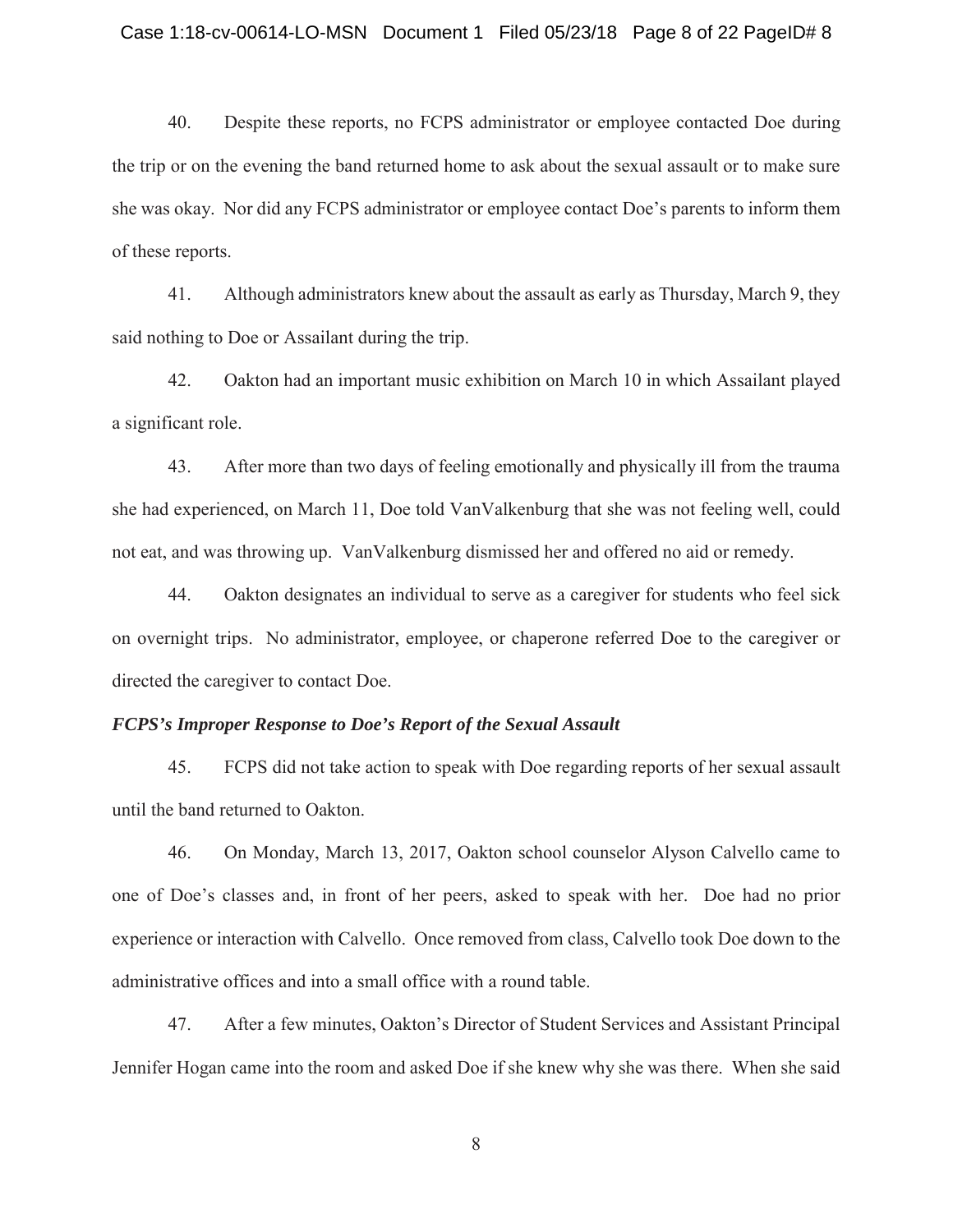#### Case 1:18-cv-00614-LO-MSN Document 1 Filed 05/23/18 Page 9 of 22 PageID# 9

she did not know, Hogan said, "well, we have a report that you engaged in sexual activity on the bus." Doe began to describe what happened, telling the story of her sexual assault and becoming increasingly upset. After Doe told Hogan that Assailant forced himself on her and forced her to touch him, Hogan gave Doe a sheet of paper and told her she had to prepare a written statement.

48. At no point did Hogan inform Doe that she could speak with her parents or that she did not have to provide a written statement.

49. Doe wrote a statement about the assault, which included, "I moved my hand away but he moved my hand back onto his genitals. I was so shocked and scared that I did not know what to say or do. He then started to move his hands towards me and I tried to block him but he still put his hands up my shirt and down my pants."

50. Doe offered three students' names that she suggested Hogan speak with as part of her investigation, highlighting that the most important person to speak with was Student D because she was the friend who spent the most time with her after the assault.

51. Still scared and crying uncontrollably, Doe asked Hogan if she was going to get in trouble for what happened. Instead of clearly dismissing the proposition and assuring Doe that she would not be punished for reporting a sexual assault, Hogan said, "I don't know, we'll have to see." Hogan then left Doe in the room with Calvello for approximately an hour-and-a-half.

52. When Ms. Hogan returned, she brought with her Oakton Safety and Security Specialist Wally Baronyk. Hogan introduced Baronyk as someone who was knowledgeable about legal issues and knew what could happen in a court of law.

53. Doe had not interacted with Baronyk in the past; she had only seen him removing students from a classroom for disciplinary issues.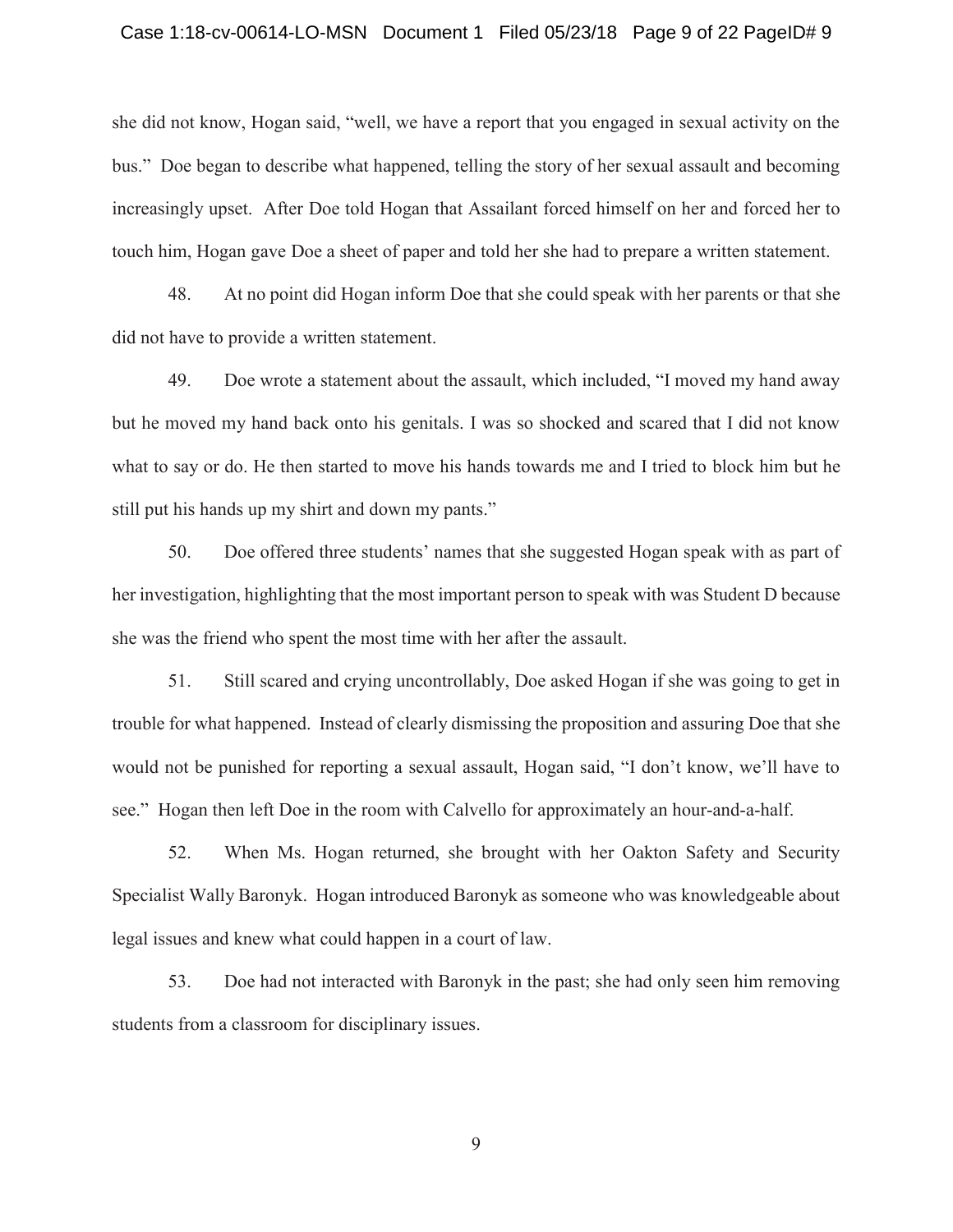#### Case 1:18-cv-00614-LO-MSN Document 1 Filed 05/23/18 Page 10 of 22 PageID# 10

54. Baronyk started the interview by asking Doe if her parents were planning to take legal action related to the incident. Surprised by the question and his abrupt, aggressive tone, she said she did not know, but probably not. At the time, Doe had not told her parents about the sexual assault and she was still too traumatized to think past anything but her ongoing distress. Baronyk told her that "nothing would happen if you try to go to court." He also told Doe that if she went to court she would lose, it would be a waste of money, and "the most that could happen to [Assailant] is being charged with battery."

55. Baronyk continued to ask a series of accusatory questions in an aggressive tone and stood above where Doe was sitting throughout the interview, in an intimidating and overbearing manner that only aggravated Doe's emotional distress.

56. Baronyk pressed Doe on meaningless details of the report she provided to Hogan. For example, he implied that she was lying about the sexual assault because, before the assault, she wore Assailant's hat to keep warm and offered him a blanket when he said he was cold. Baronyk also questioned her about Assailant's girlfriend, implying that Doe made up the assault because she was jealous of their relationship.

57. When Doe again explained the details of the sexual assault, Baronyk asked why she didn't scream. Doe explained that she was shocked, did not know what to do, and said she would "feel embarrassed on a bus with 60 or 70 people." Baronyk responded, "Well how do you feel now?"

58. Doe continued to cry throughout the interview. Before it ended, she asked again if she was going to get in trouble. Hogan said, "I don't know" and that she was going to call Jane Roe, Doe's mother, "because I assume you'd be more comfortable with your mom knowing first than your dad." Hogan then sent Doe back to class.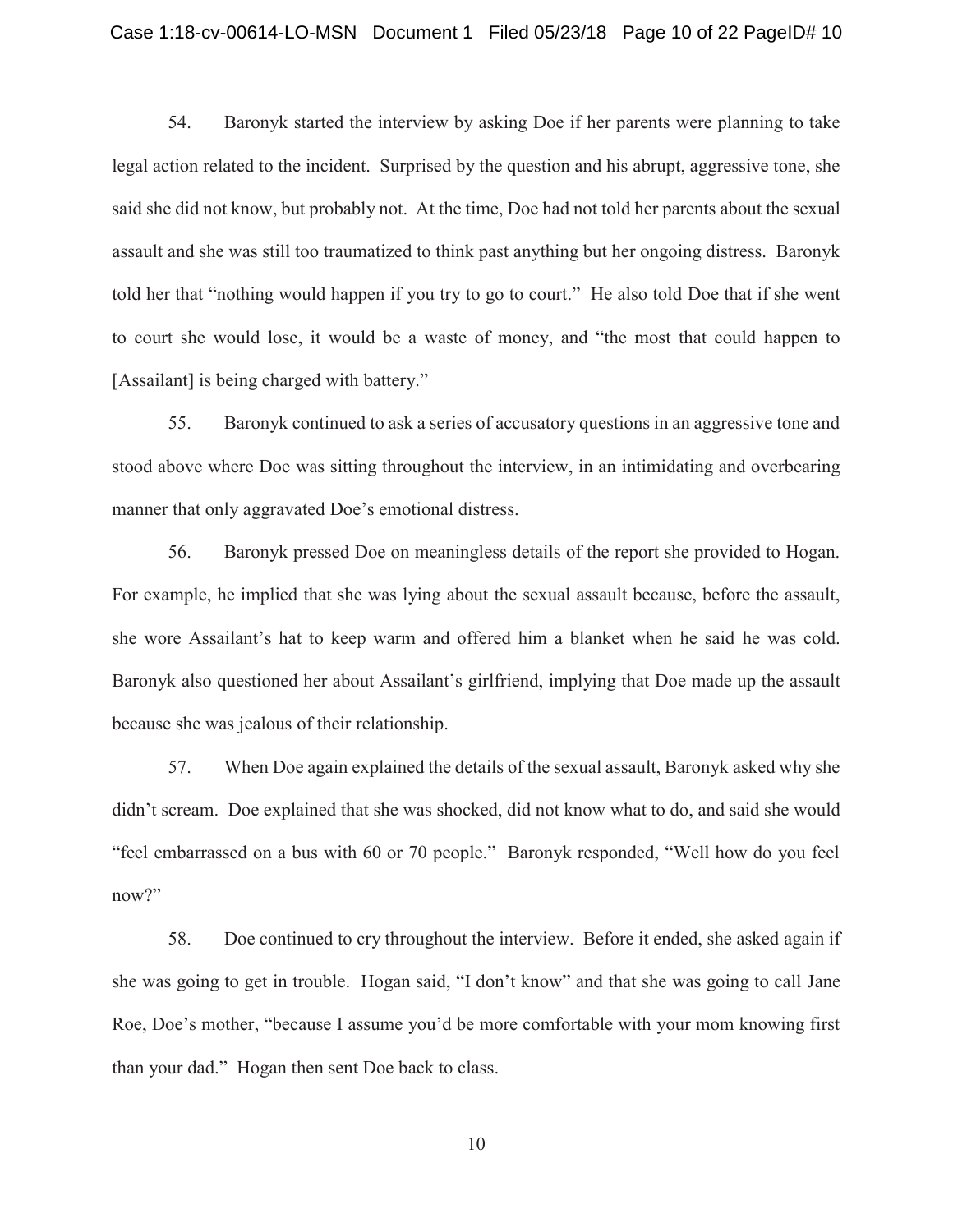#### Case 1:18-cv-00614-LO-MSN Document 1 Filed 05/23/18 Page 11 of 22 PageID# 11

59. At no point in the initial interview or any time afterward did any administrator of FCPS tell Doe that she did not do anything wrong, or that she should feel comfortable reporting incidents of sexual violence without fear of punishment or retaliation.

60. While the school attempted to notify Roe, Doe called her father, John Doe. The possibility of being punished for reporting the sexual assault was so traumatizing to Doe that, when she called her father to tell him what was happening, she said through tears, "I'm going to get suspended and this is going to ruin my life." Doe was crying so hard that she had difficulty explaining to her father what was happening, so John Doe left work for Oakton to figure out what was going on.

61. On March 13, 2017, John Doe met with Hogan. He told Hogan that Doe was inconsolable and incoherent when she called, and that she mentioned something about sexual touching and a suspension. Hogan told him that the school was going to do an investigation and that there may be disciplinary action that could include suspension. John Doe asked if his daughter could be suspended and Hogan said "yes."

62. Hogan told John Doe that the school needed to get its facts together and that the principal, John Banbury, would make any decisions regarding the outcome. When John Doe attempted to ask additional questions, Hogan kept repeating, "We need to investigate."

63. Hogan did not explain that Doe had reported a sexual assault nor did she share any details of her interview with her. She did not notify John Doe that his daughter had prepared a written statement or ask his permission to continue to interview Doe. The school did not notify Doe's parents that their daughter had written and signed a statement about what happened on the band trip until several days later.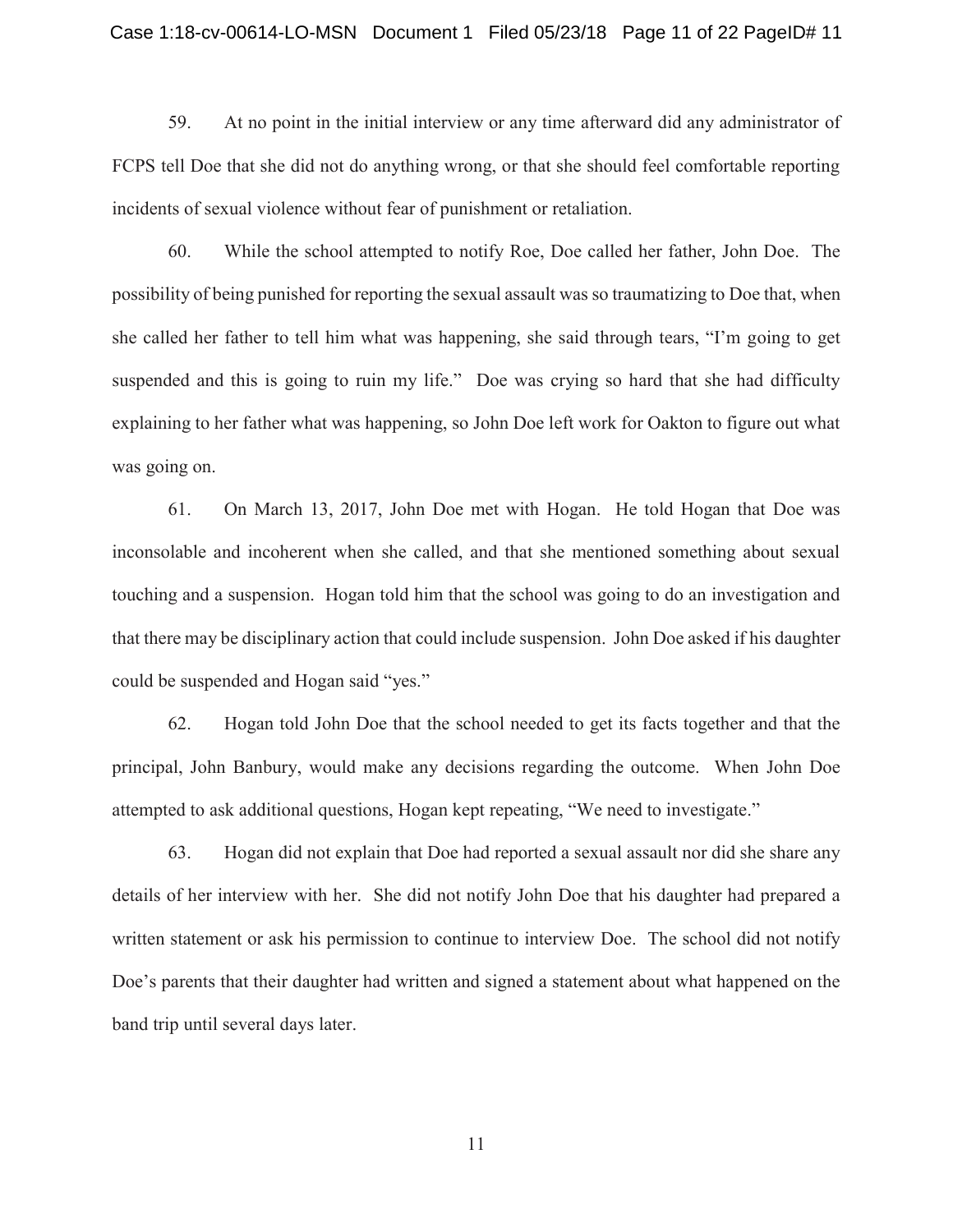64. John Doe left the meeting believing that Hogan's reference to an investigation and Principal Banbury's "decision" involved whether to punish Doe for sexual activity. It was not until Jane Roe and John Doe were able to speak with Doe about what happened that they learned it was reports of their daughter's sexual assault on the band trip six days earlier that prompted her meeting with Hogan.

# *FCPS's Continued Failure to Respond Adequately to Doe's Sexual Assault*

65. FCPS's hostile treatment of Doe extended beyond the initial interview, where the administrators failed to properly investigate her sexual assault, failed to offer or provide academic support to Doe, and instead demeaned Doe.

66. On March 16, 2017, Jane Roe and John Doe met with Hogan and Alyson Calvello to further discuss Doe's sexual assault and seek information about Doe's future at the school. When Roe referred to the incident as a sexual assault, Hogan shut her down and refused to characterize the incident as a sexual assault. When asked about the school's procedures for addressing and investigating sexual assault, Hogan said the school did not have procedures in place for that type of misconduct. She said the school has a process for handling when students getting caught engaging in consensual sexual activity during school activities.

67. Hogan reported to Roe and John Doe that the school security officer, Baronyk, listened to both students and concluded that this was a "he said, she said" case. Hogan said that the school had no legal obligations or liability here. Hogan told them that "this is something that the school cannot be sued on" and that Baronyk, who is knowledgeable in this area, said that the school did everything it needed to do, so the school could not get in trouble.

68. At the time of this meeting, only three days had passed since school officials first spoke with Doe to "investigate" her sexual assault.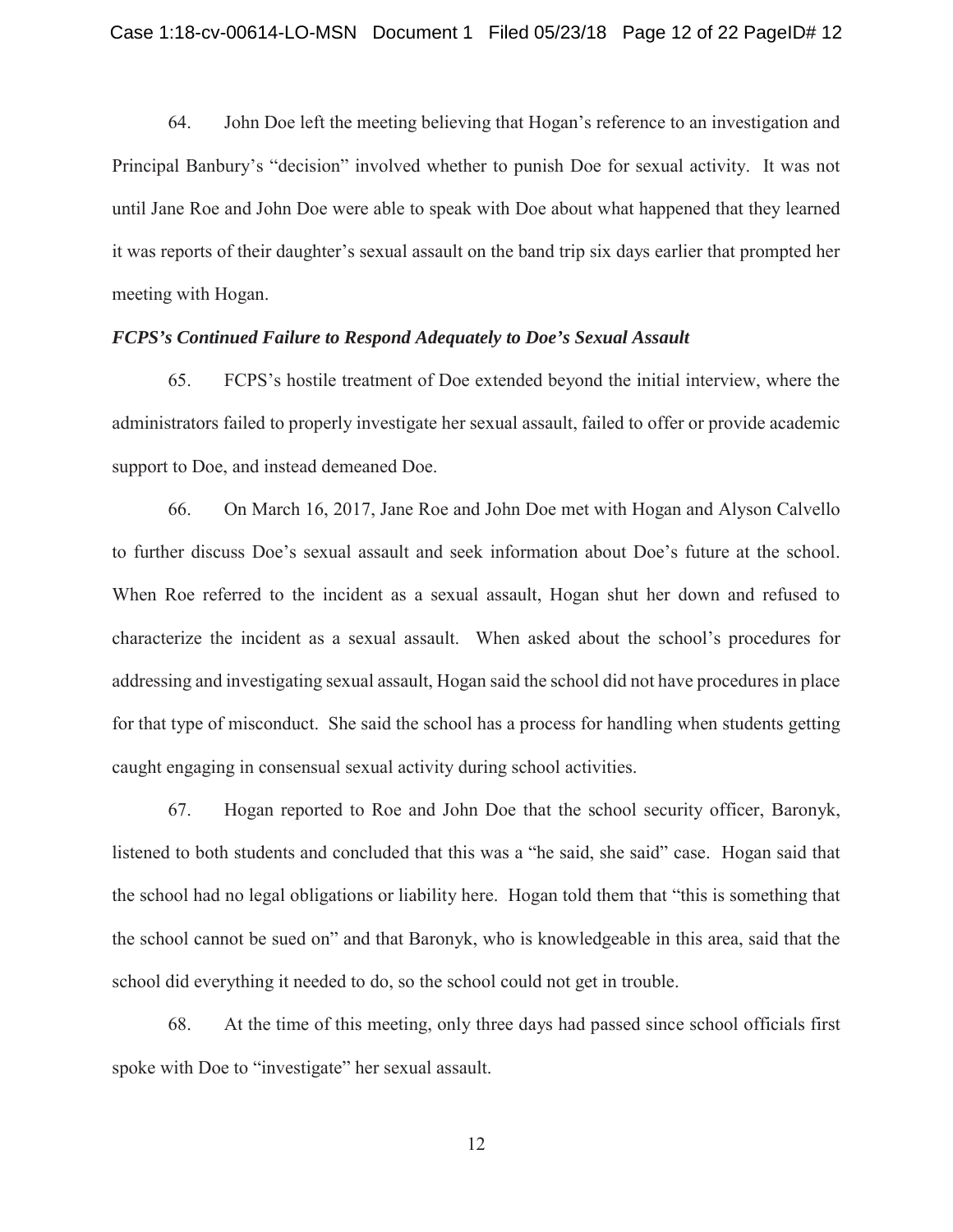69. Jane Roe and John Doe found Hogan's comments disturbing because Hogan and the school seemed concerned only about the school's potential exposure to liability, not the safety of its students.

70. When Roe asked Hogan if Assailant would be disciplined for what he did, Hogan said she could not answer that question, but that Assailant "needed to learn some manners."

71. When Roe asked about discipline again in a later conversation, Hogan said "his mother will deal with him" and that he would be gone after the semester (because Assailant was then a senior). Roe took this to mean it was the school's position that Doe would be forced to interact with Assailant, not because school officials believed he was not responsible for sexual assault, but because he would soon graduate.

72. Hogan also told Jane Roe that the family did not have a right to know about any discipline imposed on the assailant.

73. The school's investigation was done hastily and was shut down by the administration before all facts could be uncovered. As a result, FCPS could not make a fully informed decision, including what potential corrective action to take and how to ensure Doe's safety.

74. Upon information and belief, when the student that Doe listed as a key witness, Student D, approached Michelle Taylor on Friday, March 17, 2017, to tell her that she would like to give a statement regarding the assault, Taylor turned her away and said the investigation was completed.

75. FCPS never provided Doe or her parents with updates on the investigation into her report of sexual assault or the outcome of the investigation. It was only after the passage of time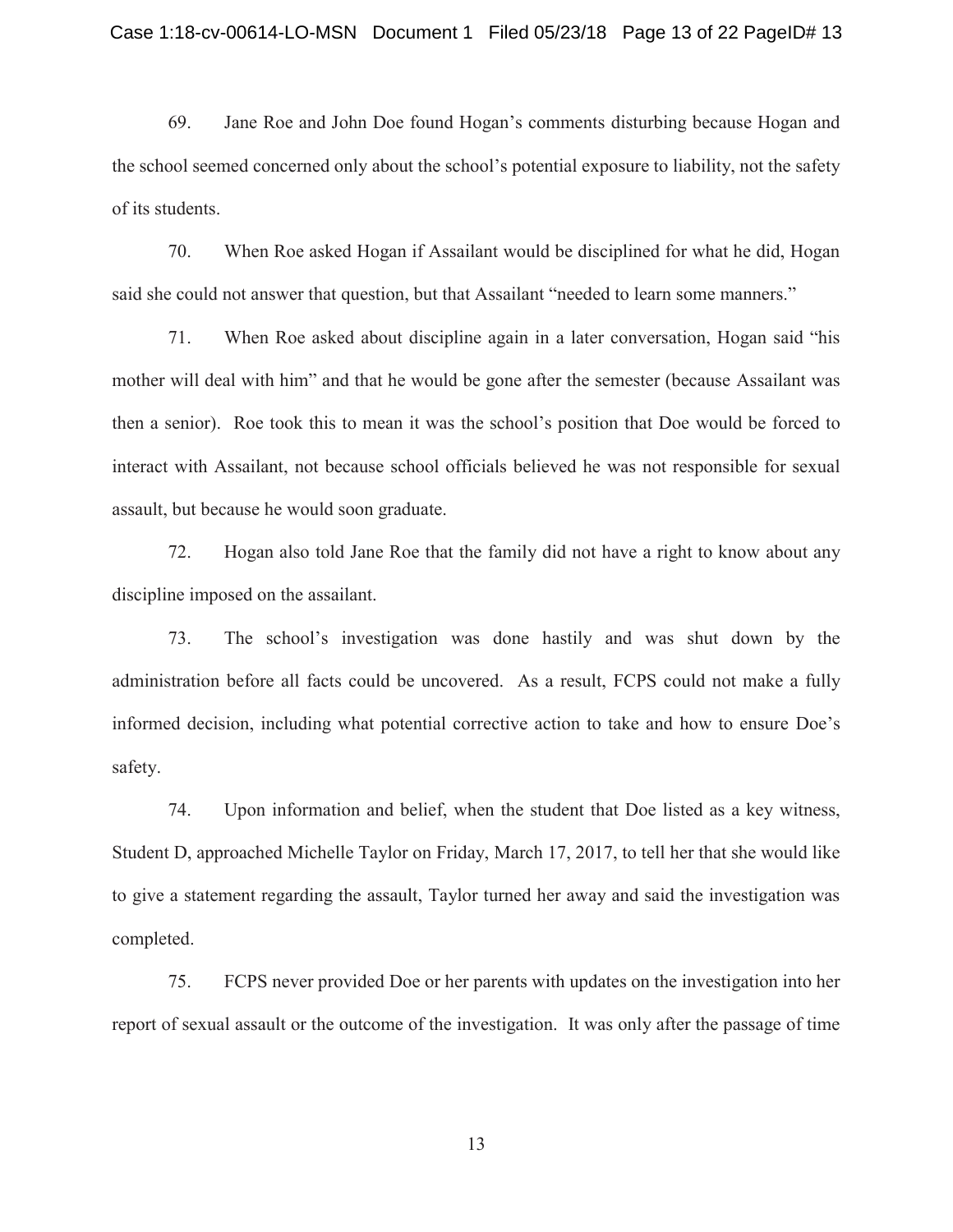#### Case 1:18-cv-00614-LO-MSN Document 1 Filed 05/23/18 Page 14 of 22 PageID# 14

with no obvious consequences for Assailant that Doe deduced Oakton had decided not to discipline him for the sexual assault.

76. School officials also refused to provide Doe with the support she needed to avoid contact with Assailant and feel safe at school.

77. For example, prior to the assault, Doe sat close to Assailant in band. She found it unbearable to be so close to him after the sexual assault. First, Jane Roe asked Hogan if Assailant would be removed from band. Hogan said no and told Roe that her daughter's options were to quit band or leave the band room when Assailant was present.

78. With no other option, Doe sat in a room adjacent to the classroom, alone and isolated, during practices.

79. Pushed out of the one activity that Roe loved, she became increasingly sad and withdrawn. Her parents recognized that the isolation was hurting her and pushed the band director, VanValkenburg, to rearrange the band seating arrangement so that Doe could be involved in band without sitting in close proximity to Assailant.

80. It was only after their advocacy that Doe was integrated back into the band and was able to practice with the other students. Even then, Doe felt humiliated and uncomfortable, knowing that students noticed her absence and feeling like she was only allowed back in the room because the band director was forced to do so.

81. As a result of FCPS's failure to take any meaningful action to address her sexual assault, Doe struggled academically, physically, and emotionally for the remainder of the school year. Band was once a place where Doe felt safe, comfortable, and welcomed. After the assault and the school's unreasonable response, band became a reminder of the betrayal and depression she experienced when FCPS let her down.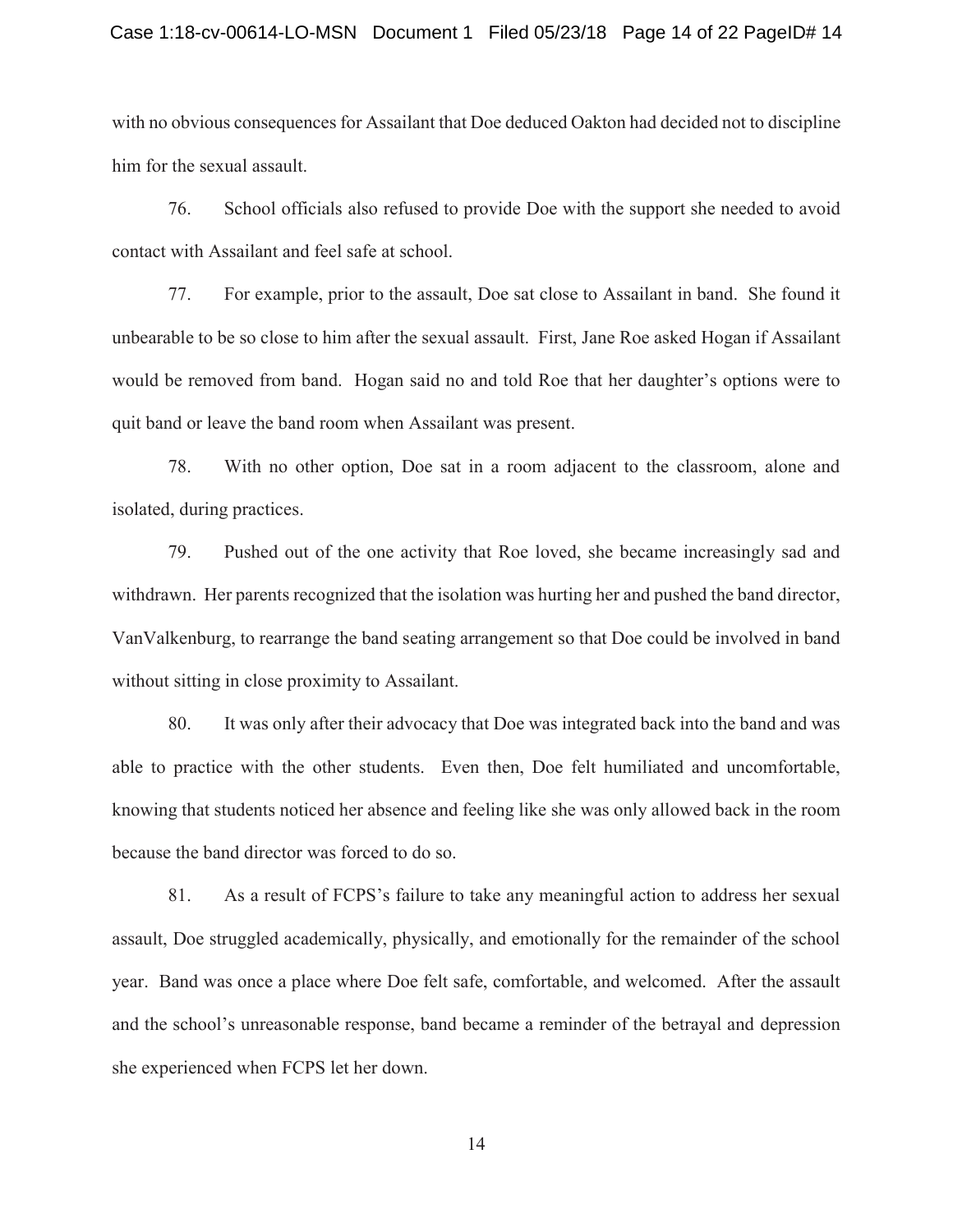#### Case 1:18-cv-00614-LO-MSN Document 1 Filed 05/23/18 Page 15 of 22 PageID# 15

82. Doe's emotional distress was greatly exacerbated when VanValkenburg gave Assailant a significant award at the band's end-of-year celebration in June 2017. The awards ceremony is a significant event; band members, their families, and school officials are invited to attend. VanValkenburg knew about Doe's report of sexual assault and still gave Assailant an award reserved for the band member with exceptional skill and personal leadership.

83. Doe was distraught and had to leave the room upon hearing the news.

84. When the ceremony ended, Doe approached VanValkenburg to confront him about his decision to give Assailant the award. Doe asked him how he could give Assailant an award after knowing what he did to her. VanValkenburg told her that he was a good musician and that the award was not based on his character. When Doe pressed him to explain his decision and referred to the other talented seniors to whom he could have bestowed the award, seniors who were not accused of sexual assault, VanValkenburg did not have an answer. After stuttering for several minutes, he ultimately walked away from Doe.

85. VanValkenburg continues to dismiss Doe and treat her adversely compared to before her reported assault.

86. Doe spent the summer of 2017 focusing on her mental health and attempting to recover from the damage of the sexual assault and FCPS's response to her report of the assault. While she made progress, her feelings of upset and betrayal flooded back when band started again in August, 2017.

87. VanValkenburg's treatment of Doe is a constant reminder of her assault and FCPS's betrayal of her and its bad faith in responding to her assault. For example, in the fall of 2017, Doe and another student auditioned for a solo. It was obvious that Doe out-performed the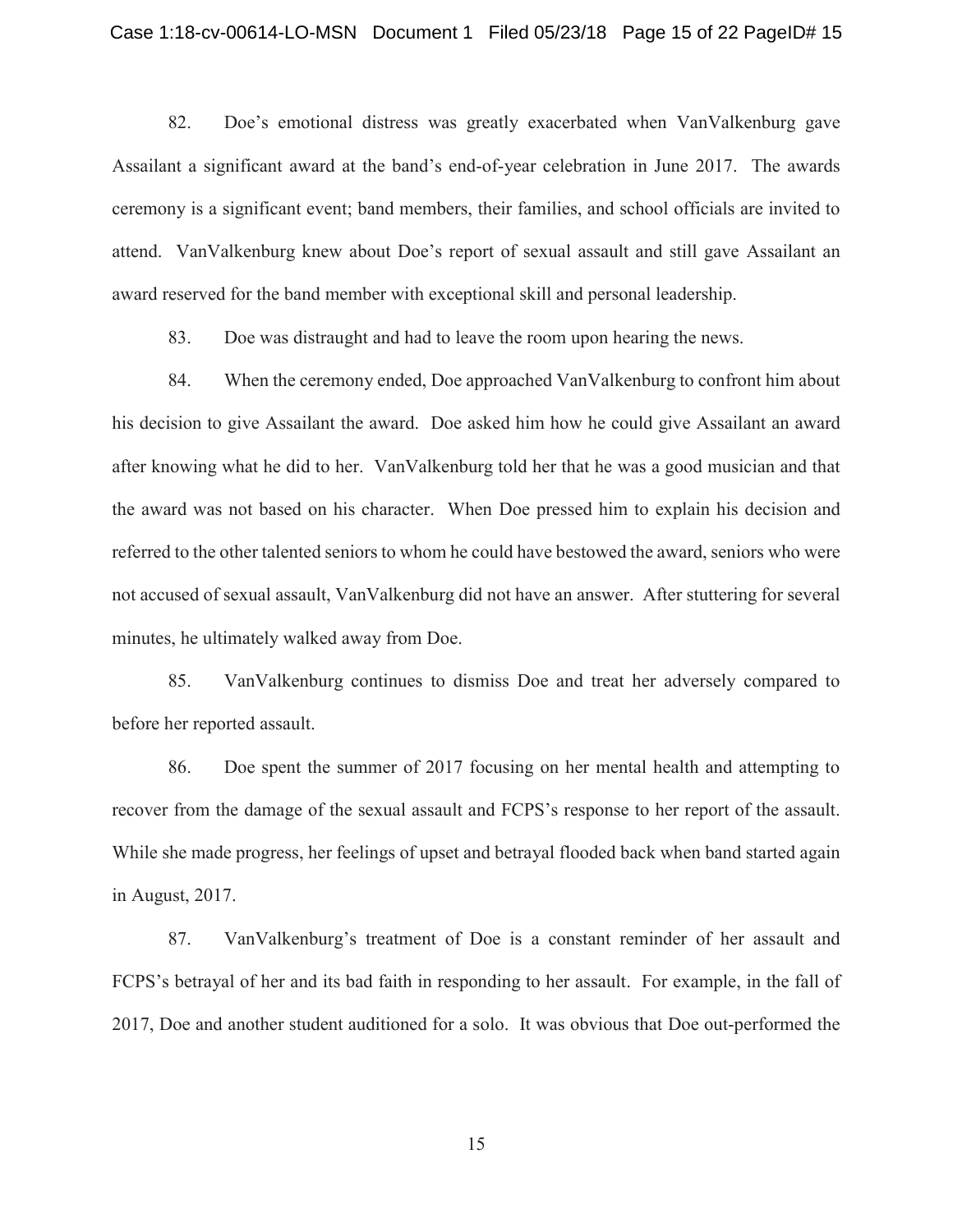other student, who made a noticeable error in the middle of his audition by playing the wrong notes. Still, VanValkenburg gave the other student the solo.

88. Upon information and belief, the student who was awarded the solo had not reported sexual assault or been involved in a complaint under Title IX.

89. In another example, Doe asked VanValkenburg for permission to use a larger area to practice for sectionals because the section had outgrown the room. He yelled at her and told her to make do with the room they had. A few minutes later, another student made the same request and it was granted.

90. Upon information and belief, the student who was granted the request had not reported sexual assault or been involved in a complaint under Title IX.

- 91. FCPS's response to Doe's sexual assault was flawed at every stage of the process:
	- a. FCPS did not inform Doe's parents before questioning her regarding her sexual assault;
	- b. FCPS did not tell her that she could decline the demand to provide a written statement;
	- c. FCPS did not offer Doe any meaningful help or support after learning of the sexual assault;
	- d. FCPS did not inform her of her rights under Title IX or her options to move forward, including the option to file a Title IX complaint with the school or have the school do an investigation to determine whether to hold her assailant responsible;
	- e. FCPS did not tell her she was entitled to accommodations to help her deal with the trauma and stay on track academically;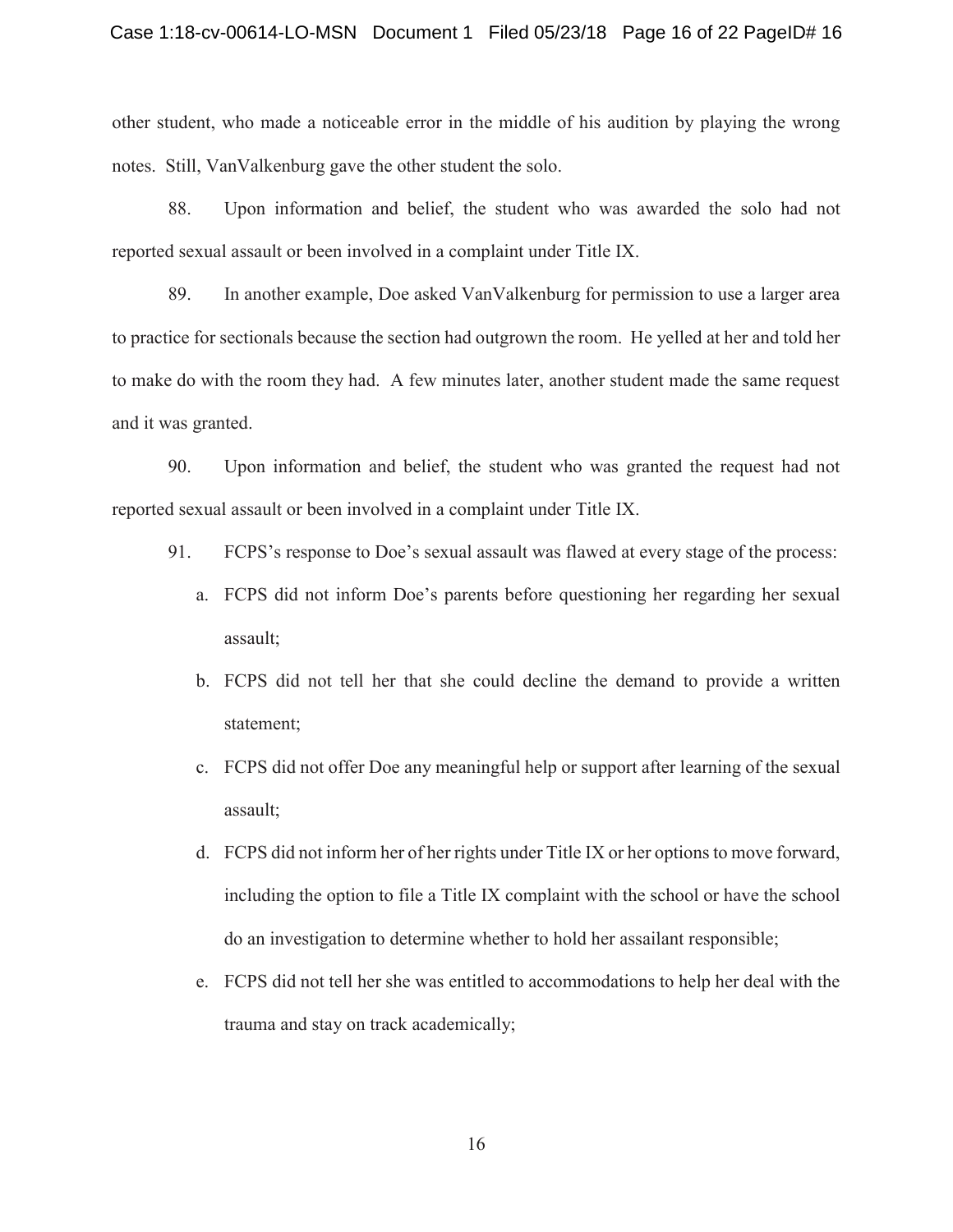- f. FCPS did not tell Jane Roe or John Doe that their daughter reported being sexually assaulted, even when the school called them to notify them of the incident;
- g. FCPS did not notify Doe or her parents that it completed its investigation; and
- h. FCPS did not share any definitive results from the investigation.

92. Instead of providing Plaintiff information about her rights under Title IX, FCPS intimidated her and actively discouraged her and her parents from pursuing any complaint.

93. FCPS did nothing but allow Doe to flounder in the days and weeks following her assault and put the onus on her parents to plead for support to help mitigate the damage being done to her education and emotional wellbeing.

94. FCPS's actions and inactions made Doe vulnerable to further sexual harassment by her assailant.

# *FCPS's Systematic Non-Compliance with Title IX*

95. FCPS's response to Doe's sexual assault is consistent with its failure to address well-known and longstanding deficiencies in its policies, practices, and procedures for addressing sexual harassment and assault.

96. In September, 2012, a parent and her daughter filed a complaint with OCR asserting that FCPS violated the law by failing to promptly and appropriately respond to the student's concerns of ongoing sexual harassment by other students at school.

97. To resolve the complaint, FCPS entered into a Resolution Agreement with OCR in 2014. Under that Agreement, FCPS agreed to take prompt and robust action to comply with Title IX, including: 1) overhauling its sexual harassment policies and procedures; 2) notifying students and parents of their rights under the law; 3) maintaining full information on policies, procedures,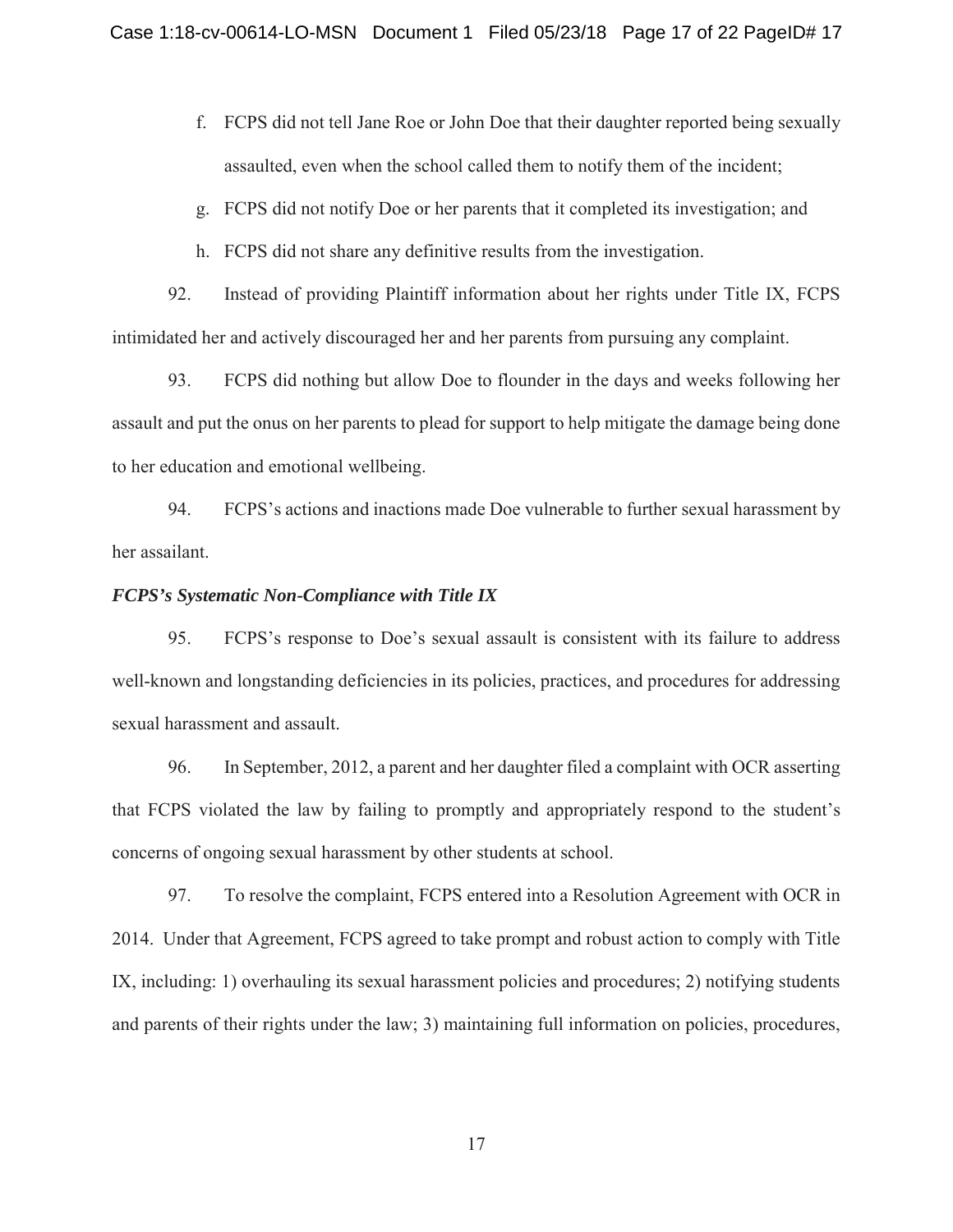#### Case 1:18-cv-00614-LO-MSN Document 1 Filed 05/23/18 Page 18 of 22 PageID# 18

and FCPS's Title IX coordinator in an accessible format and forum; and 4) implementing training and education programs.

98. Nearly four years later, upon information and belief, FCPS has failed to fulfill its responsibilities under the 2014 agreement. For example, the sexual harassment policies FCPS agreed to create and distribute do not appear to exist, are not readily accessible online, and were not distributed to parents or students.

99. Nor has FCPS properly trained its administrators and teachers how to handle complaints of sexual harassment or assault.

100. When Doe's parents asked about the school's process for addressing sexual assaults, Hogan told them that the school had no process for handling complaints of sexual harassment or assault.

# **COUNT ONE Discrimination in Violation of Title IX 20 U.S.C. § 1681 et seq.**

101. Plaintiff incorporates by reference all preceding paragraphs, as if set out here in full.

102. Plaintiff Jane Doe experienced sexual assault at the hands of another student of FCPS.

103. Doe and other students reported the sexual assault to FCPS administrators and employees.

104. FCPS was obligated to address these reports because student-on-student sexual assault is a form of sex discrimination prohibited by Title IX.

105. Doe's sexual assault was severe, pervasive, objectively offensive, and created a hostile educational environment for Doe based on her sex.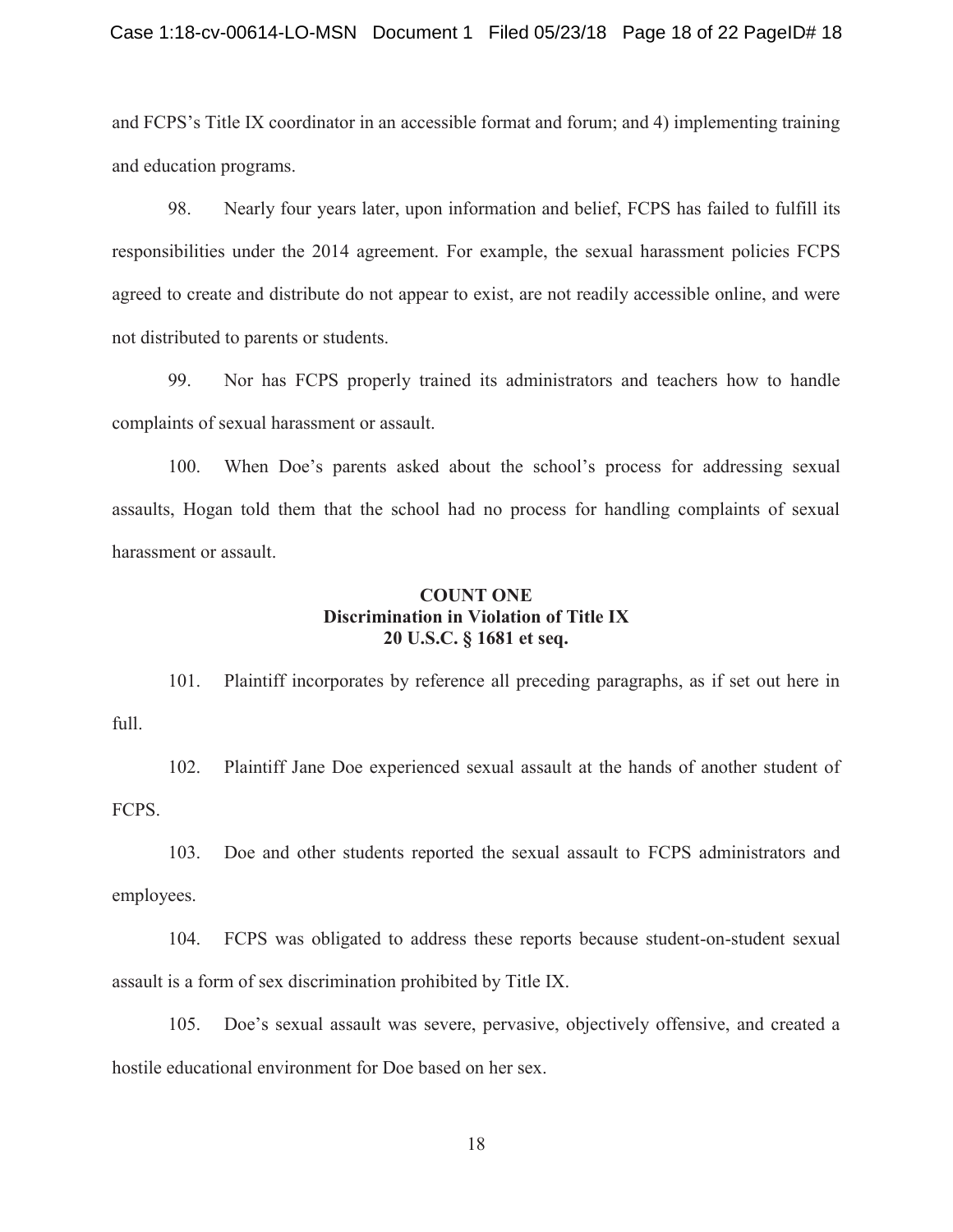#### Case 1:18-cv-00614-LO-MSN Document 1 Filed 05/23/18 Page 19 of 22 PageID# 19

106. FCPS had actual knowledge that Jane Doe experienced sexual assault based on multiple reports from students and a first-hand report by Jane Doe.

107. The individuals with actual knowledge of Doe's sexual assault, including Michelle Taylor and Jennifer Hogan, had the authority and ability to investigate and take corrective action to address the sexual assault.

108. FCPS was further obligated to address these reports under Title IX because FCPS had substantial control over the student who sexually assaulted Jane Doe, as well as the context in which the assault occurred—during a school band trip.

109. By its acts and omissions, FCPS was deliberately indifferent to Doe's sexual assault and created a hostile educational environment for her. FCPS's deliberate indifference included, without limitation:

- a. Failing to timely address other students' reports of the assault on an overnight school trip;
- b. Ignoring Doe's notable distress during a school trip when FCPS had notice of a sexual assault;
- c. Forcing Doe to spend the five-day school trip in close proximity to her assailant;
- d. Leaving the alleged assailant on the trip without any inquiry to determine his responsibility for the reported sexual assault or to secure Doe's safety and ensure she was not vulnerable to further assault by her assailant;
- e. Conducting a sham investigation, turning away witnesses, and failing to notify Doe or her parents about the final outcome of the investigation;
- f. Failing to take disciplinary action against Doe's assailant;
- g. Threatening Doe with possible punishment for reporting sexual assault;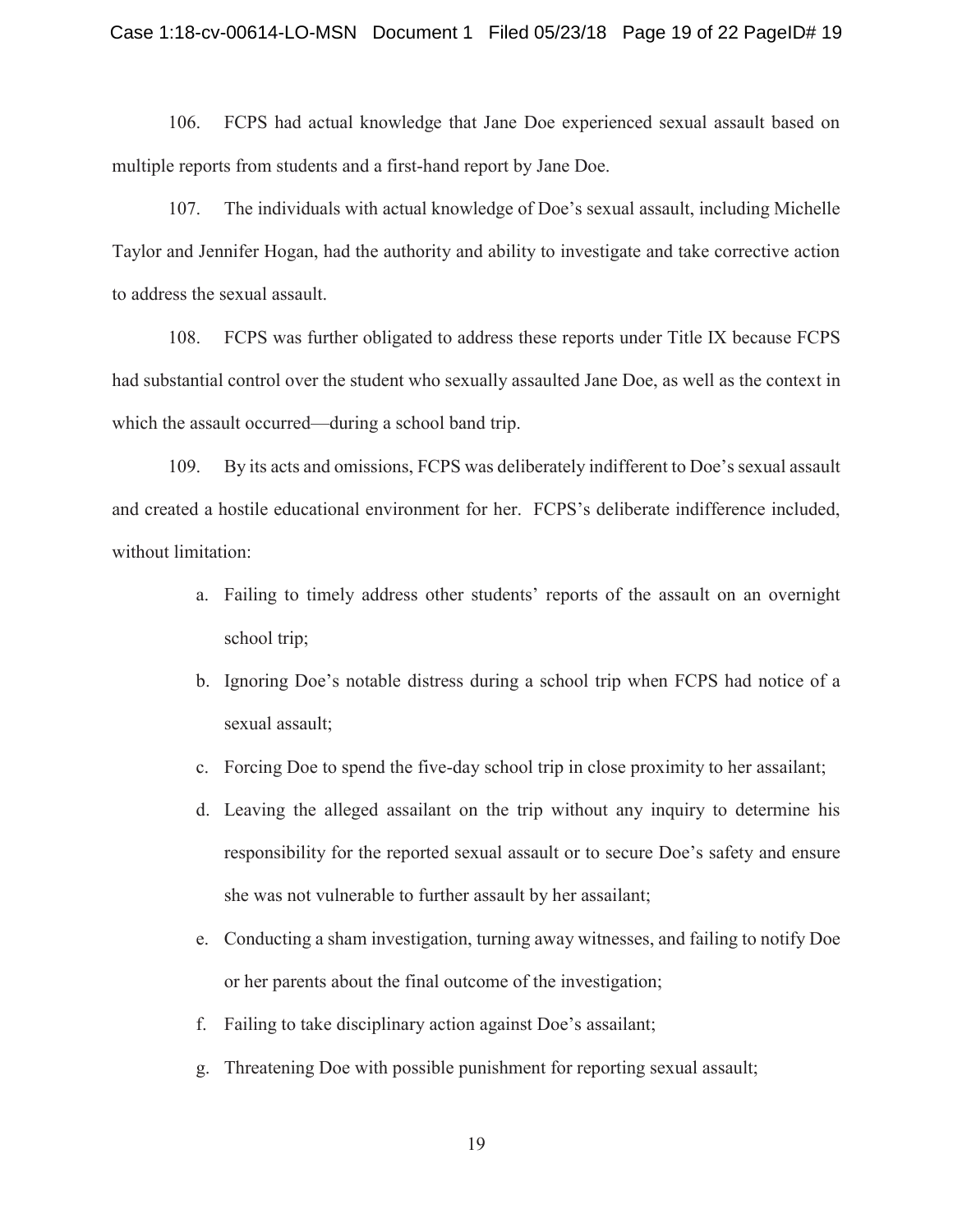- h. Failing to notify Doe or her parents of Doe's rights under Title IX;
- i. Isolating Doe from her school activities instead of providing accommodations that would permit her to continue her education in a safe environment;
- j. Berating her as she reported her assault, implying she was lying, and criticizing her for not screaming when the assault happened;
- k. Intimidating her and her parents from further pursuing her legal rights; and
- l. Failing to create, implement, distribute, and enforce sexual harassment policies and procedures in compliance with Title IX, despite being on notice of the need to do so for more than three years before Doe's sexual assault.

110. FCPS's actions and inactions caused Doe to undergo harassment and make her liable or vulnerable to it.

111. FCPS's deliberate indifference to Doe's sexual assault deprived her of access to educational opportunities and benefits provided by FCPS.

112. As a direct and proximate result of FCPS's violation of Doe's rights under Title IX, Doe has suffered and continues to suffer losses of educational opportunities and benefits, along with injuries, damages and losses, including, but not limited to: emotional distress, fear, anxiety and trauma; lost future earnings and earning capacity; and expenses for past and future medical and psychological care.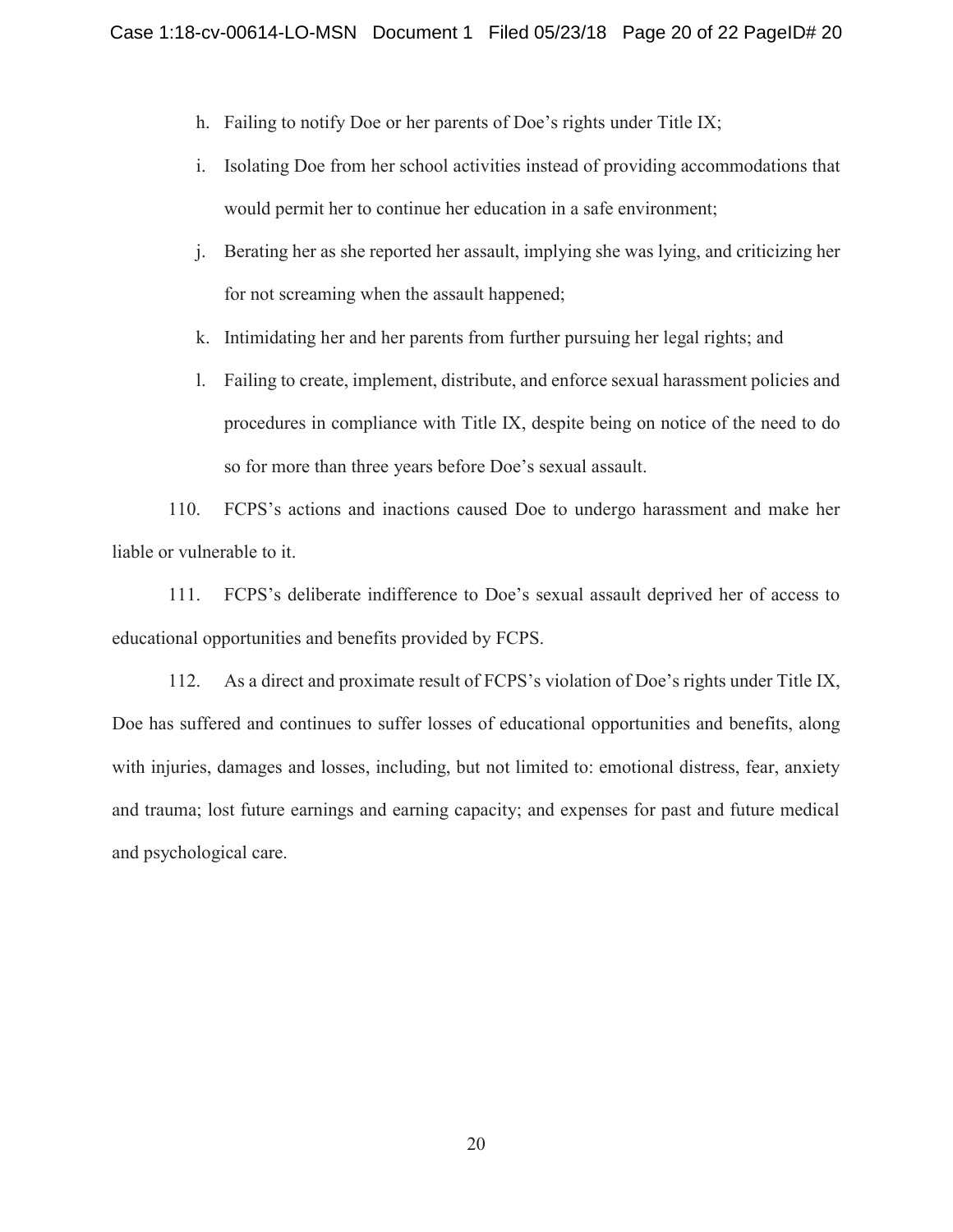# **PRAYER FOR RELIEF**

WHEREFORE, the premises considered, Plaintiff respectfully prays that this Honorable Court:

- 1. Enter judgment in favor of Plaintiff Jane Doe, by her parents and next friends, Jane Roe and John Doe, on her claim for discrimination under Title IX;
- 2. Enter judgment against Defendant Fairfax County School Board;
- 3. Declare Defendant Fairfax County School Board's conduct in violation of Title IX of the Education Amendments of 1972.
- 4. Award Plaintiff compensatory damages in amounts to be established at trial, including, without limitation, payment of Plaintiff's expenses incurred as a consequence of the sexual assault and Fairfax County School Board's deliberate indifference; damages for deprivation of equal access to the educational opportunities and benefits provided by Fairfax County School Board; and damages for past, present and future emotional pain and suffering, ongoing mental anguish, loss of past, present and future enjoyment of life, and loss of future earnings and earning capacity;
- 5. Award injunctive relief to be determined at trial requiring Fairfax County School Board to comply with Title IX;
- 6. Award Plaintiff pre-judgment and post-judgment interest;
- 7. Award Plaintiff her court costs and expenses, including attorneys' fees, pursuant to 42 U.S.C. § 1988(b); and
- 8. Grant such other relief as this Court deems just and proper.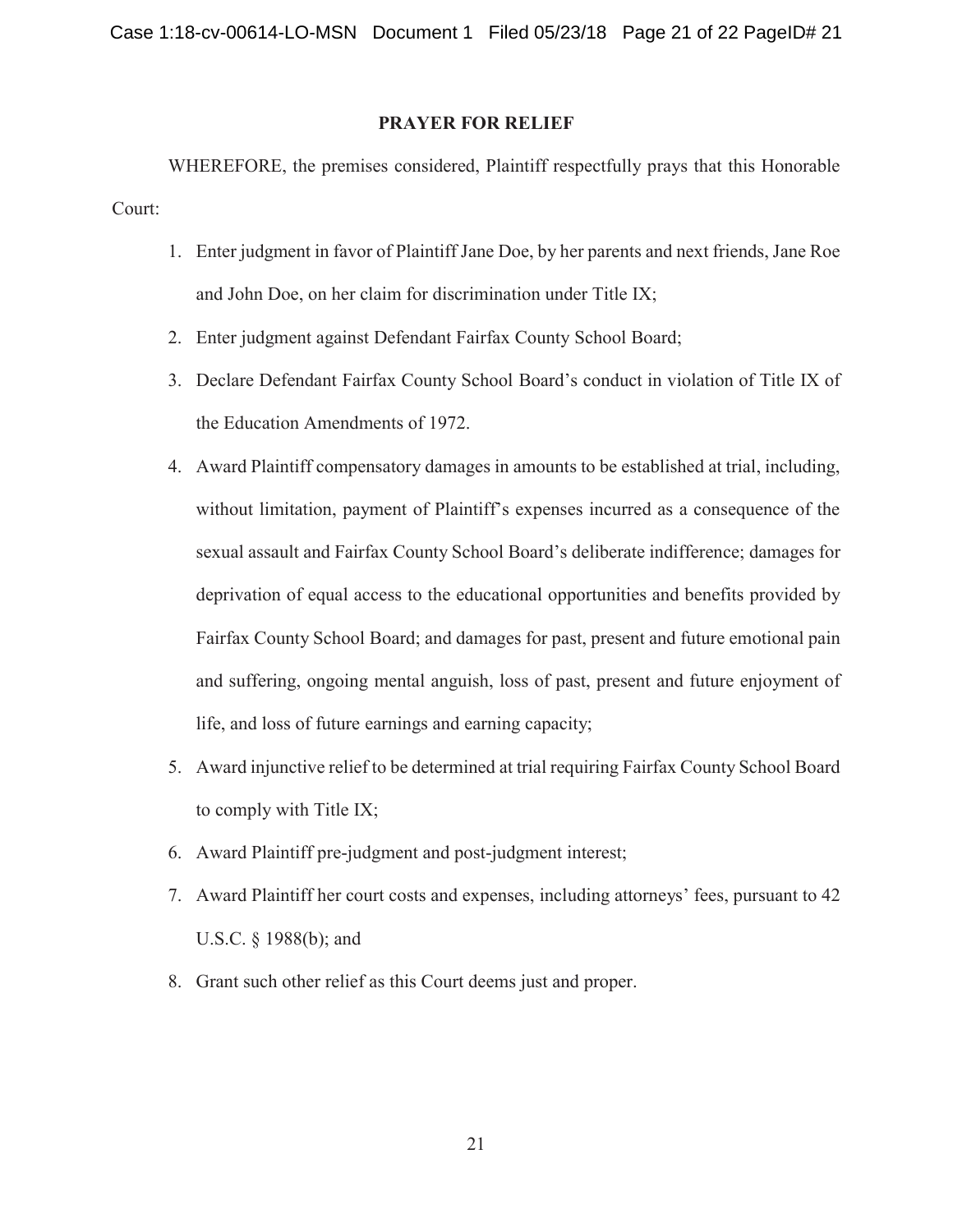Case 1:18-cv-00614-LO-MSN Document 1 Filed 05/23/18 Page 22 of 22 PageID# 22

## **JURY DEMAND**

Plaintiff Jane Doe, by her parents and next friends Jane Roe and John Doe, demand a trial

by jury on all issues contained herein.

Date: May 23, 2018 Respectfully submitted,

ATES LAW FIRM, P.C.

 */s/ John R. Ates\_\_\_\_\_\_\_\_*  John R. Ates (VSB #71697) 1800 Diagonal Road, Suite 600 Alexandria, Virginia 22314 703-647-7501 (tel) 703-229-6430 (fax) j.ates@ateslaw.com

PUBLIC JUSTICE, P.C.

 */s/ Adele P. Kimmel\_\_\_\_\_\_\_\_*  Adele P. Kimmel (*pro hac* application forthcoming) 1620 L Street NW, Suite 630 Washington, DC 20036 (202) 797-8600 (tel) (202) 232-7203 (fax) akimmel@publicjustice.net

CORREIA & PUTH, PLLC

 */s/ Linda M. Correia\_\_\_\_\_\_\_\_* 

Linda M. Correia (*pro hac* application forthcoming) Lauren A. Khouri (*pro hac* application forthcoming) 1400 16th Street NW, Suite 450 Washington, D.C. 20036 (202) 602-6500 (tel) (202) 602-6501 (fax) lcorreia@correiaputh.com lkhouri@correiaputh.com